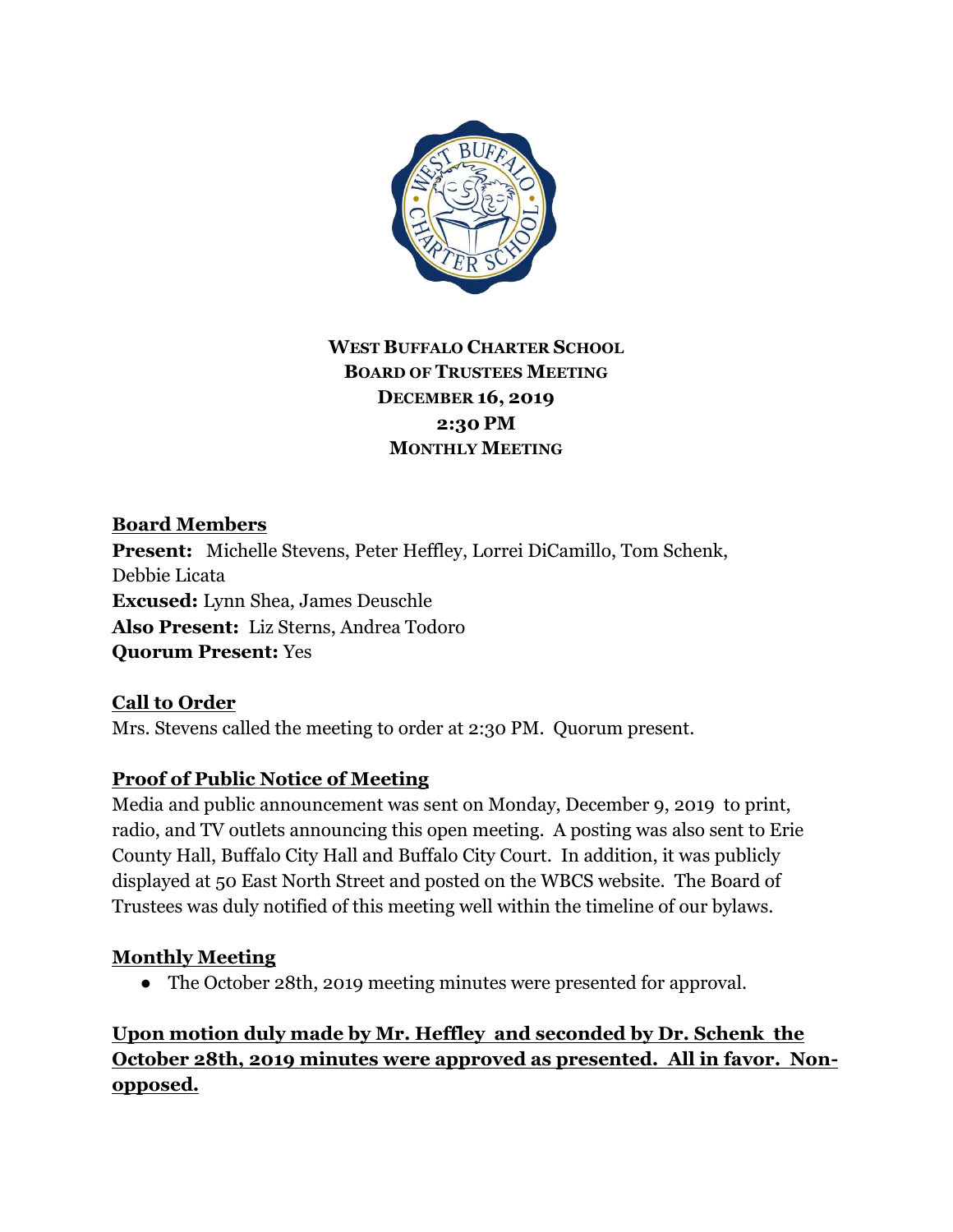## **Financial Report**

Mrs. Sterns presented the financial reports for the period ending November 30th, 2019 (a copy is attached hereto and made a part hereof).

● A conversation took place regarding the budget to actual financials for the four months ending November 30th, 2019.

**Upon motion duly made by Dr. Schenk and seconded by Mr. Heffley, the PCS Plumbing contract was approved as presented. All in favor. Nonopposed.**

**Upon motion duly made by Ms. Licata and seconded by Dr. Schenk, the custom mats for the gym purchased from Corr Distributors was approved as presented. All in favor. Non-opposed.**

● Discussion regarding the district reimbursement formula for special education.

# **Upon motion duly made by Ms. Licata and seconded by Dr. Schenk, the October/November, 2019 financials were approved as presented. All in favor. Non-opposed.**

● Discussion regarding the pending sale of the lot at the corner of Dewitt and Lafayette streets. Should be complete by the end of January.

### **School Leader Report**

Mrs. Todoro presented the School Leader report (a copy is attached hereto and made a part hereof).

- The SED formal site visit report has not been shared as of yet. Renewal recommendation anticipated to be on schedule for review by the Board of Regents at their February meeting.
- Discussion regarding the updated APPR form.
- Mrs. Todoro responded to questions regarding PTO usage by staff, compensation and various other items that may ultimately affect an employee's APPR.
- Mrs. Todoro reported on the visit by representatives of the Head Start to WBCS and a reciprocal visit by our Kindergarten team to one of the Head Start locations.